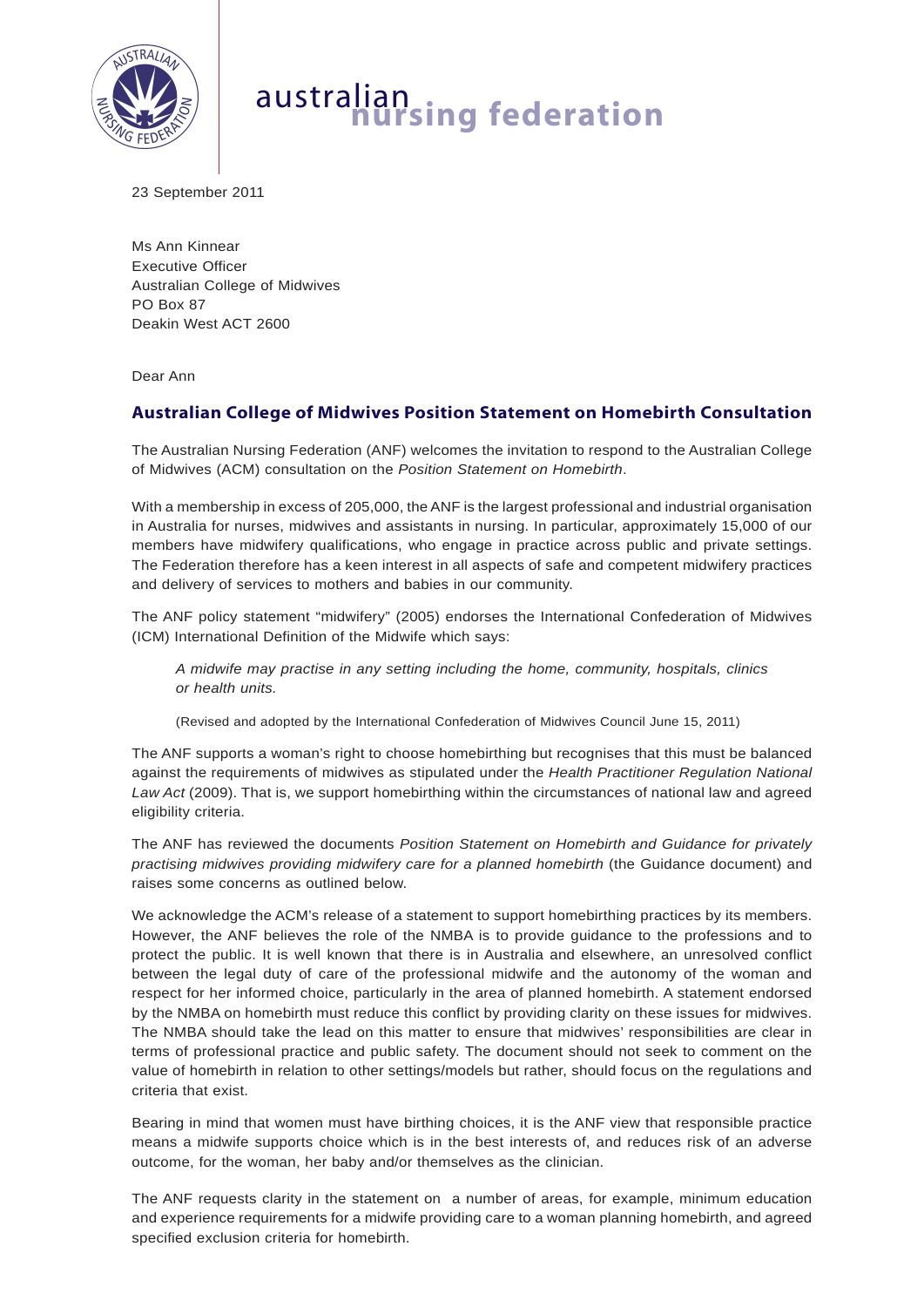#### *Quality and safety framework*

The National Maternity Services Plan (NMSP) p.3 point1 1.2.3 says:

*NMBA endorses a standard for a safety and quality framework which includes an assessment of clinical risk, for the provision of private homebirth as part of the agreed two year exemption on the requirement for midwives to hold PII in order to register as a midwife.*

The ANF believes that in addition to this requirement of the NMSP any position statement on homebirth should be applicable to midwives whether they are practising out of a publicly-funded homebirth program or engaged in private practice.

 A generic framework should be developed to cover all midwives providing professional care to women who are planning to birth at home. The only distinction between public and private practitioners is the current PII exemption available to Privately Practising Midwives (PPMs). The fact that some public sector organisations and jurisdictions have or are working towards their own quality framework does not absolve the NMBA from the responsibility of providing clear guidance for midwives providing homebirth services.

# *National Maternity Services Plan*

The ANF agrees that it is relevant to refer to this document in the position statement on homebirth. In line with providing advice to both public and private service providers, an NMBA endorsed position statement should mention the NMSP closer to the beginning of the statement.

The ANF contends that it is not necessary to detail the responsibilities of health services to provide models of care to allow women to plan homebirth. Paragraph 2 on page 4 of the statement should not be included in an NMBA endorsed position statement on homebirth. However the ANF believes this quote from p. 29 of the NMSP should be included: *All models of maternity care should incorporate robust systems and processes to maximise safety and minimise harm.* 

The NMSP 1.2.2 says: *Jurisdictions develop consistent approaches to the provision of clinical privileges within public maternity services to enable admitting and practice rights for eligilble midwives and medical practitioners.* The ANF believes this work is essential for PPMs to enable women to have access to continuity of their chosen carer when a planned homebirth requires transfer to hospital.

#### *Eligibility for homebirths*

The Guidance document briefly mentions some contraindications to a planned homebirth and a scant reference to eligibility criteria categories. The ANF considers that the position statement should stipulate clearly for midwives and for women just who is eligible for planned homebirths.

The paragraph on page 3 about 'low obstetric risk' should be removed and replaced with clear eligibility criteria for home birth, as referred to above, to be applied regardless of whether the midwife is working in a public or private capacity.

The last paragraph on page 5 of the Position Statement is extremely unclear and also conflicts with the guidance being provided in Annexure 1. The Position statement can be construed as stating that issues identified as B or C in the *ACM National Guidelines for Consultation and Referral* are appropriate for planned homebirth. The ANF does not agree with this statement.

Reliance on the ACM Guidelines for Consultation and Referral is inappropriate in the context of planned homebirth. This is acknowledged in the NMBA document *Safety and Quality Framework for Privately Practising Midwives attending homebirths* which says *The ACM guidelines were developed to guide midwifery practice more broadly and do not specifically (sic) cover homebirths.* The ANF contends that there are many factors which would influence a decision to proceed with a planned homebirth which are not included in the ACM Guidelines. This should be reflected in an NMBA endorsed position statement on homebirth.

# *Collaborative arrangements*

The ANF is aware of the current difficulties experienced by some doctors and midwives within the existing requirements pertaining to collaborative arrangements. Nevertheless, the requirement for collaborative arrangements between the professions is included in the national law. Any position statement on homebirth must clearly and unequivocally specify the requirement for a midwife to be able to demonstrate a working relationship with referral sources, for example, hospitals and/or medical practitioners.